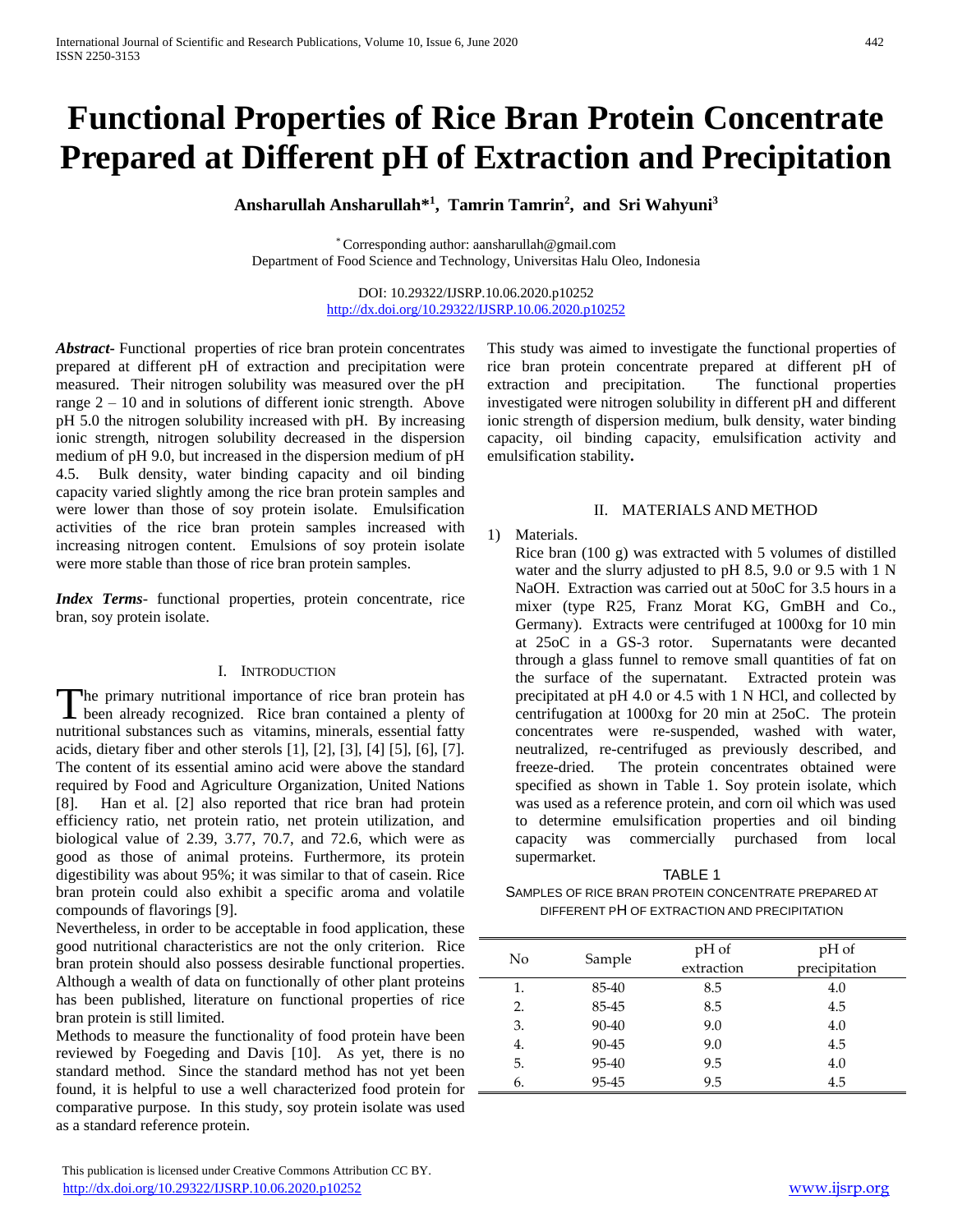# 2) Nitrogen Solubility

Nitrogen solubility of protein concentrates were determined using a minor modification of the method of Zhang et al. [11]. Samples (100 mg) were weighed directly into a 50 mL centrifuge tube, and dispersed with 9 mL of deonized distilled water. The dispersion was adjusted to different pH levels  $(2 - 10)$  with either 0.1N or 1.0N NaOH or HCl. In another set of experiments, the dispersion medium included solutions of sodium chloride of various ionic strengths (1.0 molal NaCl  $= 1.0$  ionic strength). The pH of the dispersion medium was adjusted to two pH levels (either 4.5 or 9.0). Samples were shaken on a Tecator 1024 water shaking bath for 1 h at 30oC. The pH was checked every 30 min and readjusted when necessary. Total volume was brought to 10 mL (1% w/v protein concentration). Samples were then centrifuged at 4000xg for 10 min at 10oC in a Sorvall SS-34 rotor. Duplicate aliquots of supernatant were analyzed for nitrogen by the Kjeldahl method Donnolley and Sturgess [12]. This would include any non protein nitrogen. The nitrogen solubility was calculated by formula (1).

N Solubility (%) = 
$$
\frac{\text{Total N in supernatant}}{\text{Total N in the samples}} \times 100\% (1)
$$

3) Bulk Density

Bulk density was measured by a modification of the method used by Sharma et al. [13]. The samples were gently packed in a 10 mL measuring cylinder. The volume and the mass of the samples were recorded, and bulk density was computed as g/mL.

4) Water Binding Capacity

A modification of the method of Sharma et al. [13] was used for water binding capacity determinations. A 0.5 g sample was dispersed into 9.5 mL distilled water. The solutions were mixed by magnetic stirrer. The pH of solutions was on an "as is" basis. A 50 mL centrifuge tube was filled with the slurry and another centrifuge tube was filled with 10 mL of distilled water without samples for the blank, placed in a water bath (24oC) for 30 min for temperature equilibration, then centrifuged at 1200xg for 30 min. The mass of hydrated sample was recorded and water binding capacity was calculated as the difference between hydrated mass and original mass and expressed in grams of water retained by one gram of sample, as expressed in formula (2).

Water Binding Capacity (g water/g sample)  $=$ (hydrated mass – blank mass) – Original mass Original mass (2)

## III. RESULTS AND DISCUSSION

## *A. Nitrogen Solubility*

The potential applications of a new food protein, including rice bran protein concentrate, in a food system would be dependent upon, among others, the nitrogen solubility of that food protein [1],[16],[17]. The higher nitrogen solubility of a food protein would result in a wider range of application in the food system. Processing conditions, i.e., extraction and precipitation pH

## 5) Oil Binding Capacity

The procedure described for water binding capacity was also used to measure oil binding capacity, except that corn oil was used instead of distilled water. The mass of the oil treated sample was recorded and oil binding capacity was calculated as the difference between the treated mass and the original mass and expressed in grams of oil retained by one gram of samples, as expressed in formula (3).

Oil Binding Capacity (g oil/g sample)  $=$ (oil treated mass – blank mass) – original mass Original mass (3)

# 6) Emulsification Activity

Emulsification activity was determined by a modification method of Tang et al. [14]. A 0.7 g sample was suspended in 10 mL distilled water, then 10 mL corn oil was added. The mixture was blended in a Sorvall Omni mixer at 10,000 rpm for 1 min. The emulsion formed was then placed in a graduated centrifuge tube, and centrifuged at 1200xg for 5 min. Emulsification activity was expressed as the ration of the height of the emulsified layer to the height of the total content in the tube, as expressed in formula (4).

Emulsification Activity  $(\%) =$ the height of the emulsified layer The height of the total content in the tube  $x = 100\%$  (4)

# 7) Emulsification Stability

Emulsification stability was measured similarly to that to emulsification activity except that the emulsion in the centrifuge tube was initially heated in a water bath (80oC) for 30 min and subsequently cooled to 15oC before centrifugation.

Emulsification stability was the ratio of the height of the emulsified layer after heating to the heating of the total content in the tube, as expressed in formula (5).

Emulsification Stability  $(\%) =$ the height of the emulsified layer after heating  $\times 100\%$  (5)<br>the height of the total content in the tube

8) Statistical Analysis

Data for nitrogen solubility were replicated three times, while data for water binding capacity, oil binding capacity, emulsification activity and stability were replicated five times. Analysis of variance was employed using Minitab 18.1 (Minitab Inc.), and the significant differences of means were tested by Duncan's Multiple Range Test [15].

employed in this study would also influence the nitrogen solubility profile of the protein concentrate obtained.

Figure 1 shows the nitrogen solubility of the rice bran protein concentrates and soy protein isolate over the pH range of 2 to 10. All rice bran protein concentrates showed a minimum nitrogen solubility at pH around 4.0, and maximum solubility at the pH range 9-10.

Nitrogen solubility of soy protein isolate was generally higher than those of rice bran protein samples, except for samples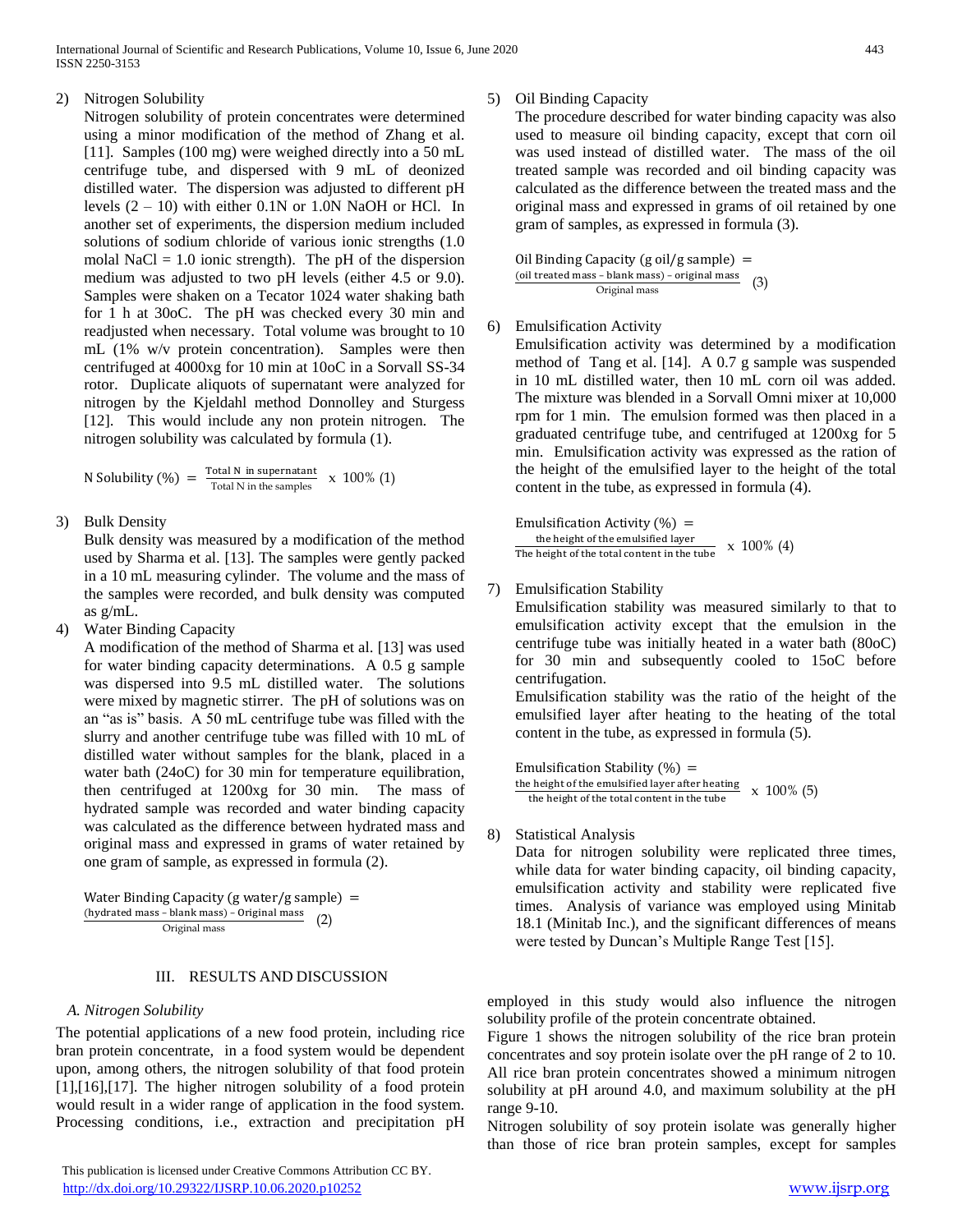prepared at extraction pH of 8.5 which was slightly higher at pH 4.0 and 5.0. The N solubility value of this soy isolate was similar to the value observed by Wang and Zayas [18] who reported that protein solubility of soy isolate at room temperature increased from about 40% at pH 6.0 to about 72% at pH 8.0.

The effects of ionic strengths upon N solubility indicated that when the pH of dispersion medium was 4.5, the N solubility of all samples increased slightly with increasing ionic strength. On the other hand, when the pH of dispersion medium was changed to 9.0, the N solubility of all samples decreased as ionic strength increased.



Figure 1. N solubility of rice bran protein concentrate in comparison with that of soy protein isolate.

Compared to the soy protein isolate, rice bran protein concentrate samples showed a lower solubility at all level of ionic strength, except for the samples prepared at extraction pH of 8.5. McWatters and Holmes [19] also found that as NaCl concentration increased from 0 to 1.0 M, N solubility of soy flour protein increased at pH 4.5, but it decreased slightly at pH 9.0.

The low N solubility in the higher ionic strength was presumably due to "salting out" effects. Rice bran contains globulins for about  $12.5 - 24.9\%$  [5], the protein most noted for solubility in salt solutions.

These N solubility curves in different ionic strength resembled the N solubility curve of alfalfa leaf protein concentrate [20]. Using NaCl and CaCl2 to vary ionic strength, she found the N solubility of alfalfa leaf protein concentrate decreased with increasing ionic strength, when the pH of dispersion medium was 8.0 and 9.0. But this curve was steady when the pH was changed to 5.0.

## *B. Bulk Density*

Among the rice bran protein concentrates, the bulk density varied slightly as listed in Table 2. The samples which were prepared at extraction pH of 9.5 had a higher bulk density value. It was observed that protein concentrates which were less viscous

 This publication is licensed under Creative Commons Attribution CC BY. <http://dx.doi.org/10.29322/IJSRP.10.06.2020.p10252> [www.ijsrp.org](http://ijsrp.org/)

before freeze drying resulted in products of lower bulk density. This was consistent with the fact that the samples prepared at extraction pH of 8.5 had a higher carbohydrate content, which would absorb more water and would give more porous structures after freeze drying.

## *C. Water Binding Capacity*

In food application, water binding capacity of food protein is an important parameter that would affect the basic characteristics of the food products, especially meat products. A good water absorption capacity of soy protein isolate used in sausage production, for example, would give a more juicy and tender product [10],[16].

The water binding capacity values of rice bran protein concentrates and soy protein isolate are presented in Table 2. The rice bran protein concentrate samples fall into two clear groups, those dissolved at pH 8.5 and the pH 9.0 sample precipitated at pH 4.0 on the one hand and the remaining samples on the other. Since there is no evident reason for the significant differences shown in Table 2, one is inclined to conclude that the pH of extraction and precipitation had little influence on water binding capacity of rice bran protein concentrates. None of the rice bran protein concentrates bound water as effectively as soy protein isolate. This water binding capacity value of rice bran protein was somewhat higher than that observed by Bhosale and Vijayalakshmi [21].

The chemical composition, particularly carbohydrate, of the rice bran protein samples was most likely to be responsible for the differences in the water binding ability. As noted by Normand et al. [22], rice bran contained more hydrophilic polysaccharides, which in turn would take up more water during the hydration process.

TABLE 2 FUNCTIONAL PROPERTIES OF RICE BRAN PROTEIN CONCENTRATE PREPARED AT DIFFERENT PH OF EXTRACTION AND PRECIPITATION

|           |                    |                    | $Mean1$ of       |                             |                           |
|-----------|--------------------|--------------------|------------------|-----------------------------|---------------------------|
| Samples   | BD <sup>2</sup>    | WBC <sup>3</sup>   | OBC <sup>4</sup> | Emulsion<br>Activity<br>(%) | Emulsion<br>Stability (%) |
| $85-40$   | 0.169a             | 4.076a             | 1.157a           | 59.365 <sup>a</sup>         | 57.865 <sup>a</sup>       |
| 85-45     | 0.167 <sup>b</sup> | 3.916a             | 1.205a           | 61.323a                     | 59.835b                   |
| $90 - 40$ | 0.169a             | 4.368 <sup>a</sup> | 1.041a           | 69.522b                     | 64.045c                   |
| $90 - 45$ | 0.208c             | 3.136 <sup>b</sup> | 1.069a           | 77.354c                     | 60.951 <sup>b</sup>       |
| $95 - 40$ | 0.218d             | 2.788bc            | 1.029a           | 85.405 <sup>d</sup>         | 73.811 <sup>d</sup>       |
| $95 - 45$ | 0.230e             | 2.364c             | 0.981a           | 88.968 <sup>e</sup>         | 68.622 <sup>e</sup>       |
| Soy       | 0.368f             | 5.992 <sup>d</sup> | 1 717b           | 87.895 <sup>e</sup>         | 90.433f                   |
| isolate   |                    |                    |                  |                             |                           |

<sup>1</sup>Means of five replications: means within column not followed

by the same superscript are significantly different at  $p<0.01$ <sup>2</sup>Bulk Density in  $g/mL$ 

<sup>3</sup>Water Binding Capacity in g water/g sample

<sup>4</sup>OilBinding Capacity in g oil/g sample

## *D. Oil Binding Capacity*

There were no significant differences observed in the ability of the rice bran protein samples to bind fat (Table 2). Soy protein isolate bound significantly more fat than the rice bran protein samples did. This value of rice bran protein was similar to the value reported by Bhosale and Vijayalakshmi [21].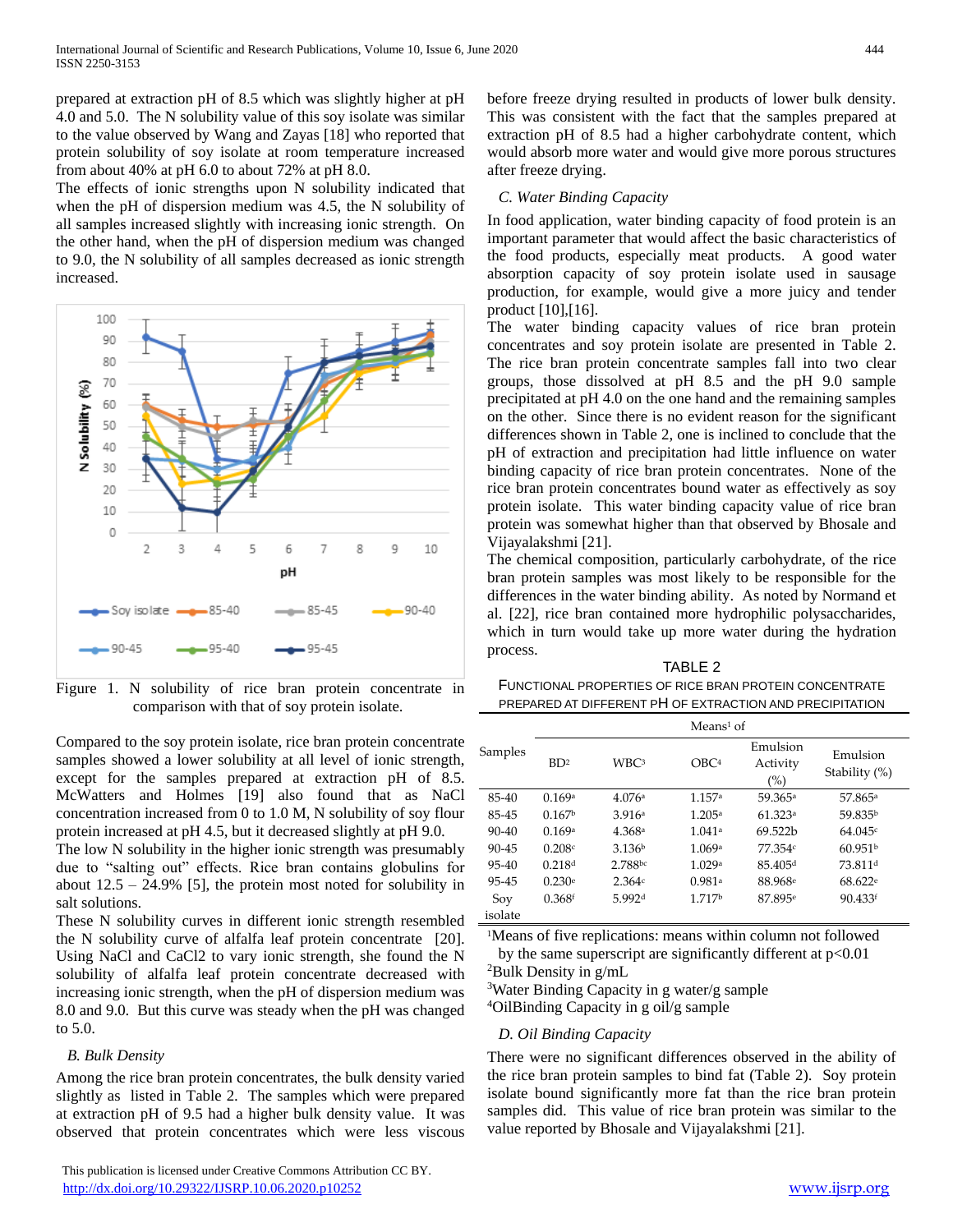In determination of water and oil binding capacity, oil and water were considered to be physically entrapped in the protein matrix [23]. Therefore, the correlations between water and oil binding capacity and bulk density were determined for rice bran protein concentrates. The correlation coefficient between water binding capacity and bulk density was 0.95. It appeared that the water binding capacity was more strongly affected by bulk density than oil binding capacity.

## *E. Emulsification Activity and Stability*

The emulsification activities of the rice bran protein concentrates prepared at extraction pH of 9.5 were higher than those prepared at extraction pH of 9.0 and 8.5. The sample prepared at extraction pH of 9.5 and precipitation pH of 4.5 gave an emulsification activity which was not significantly different from that of soy protein isolate. It seems that a higher protein concentration of the samples would result in a higher emulsification activity value.

Emulsion stability value of the samples are listed in Tabel 2. After heating at 80oC for 30 min, all of the rice bran protein samples formed a thinner emulsified layer. According to Cheftel et al. [24], the viscosity and rigidity of the protein film adsorbed to the interface area would be weakened by high temperatures, and it would consequently decrease the emulsion stability. Since the amount of oil added was constant, the considerably higher protein content of the soy isolate would have strengthened the film layer and therefore enhanced the emulsion stability.

#### IV. CONCLUSION

Selected functional properties, viz. nitrogen solubility, water and oil absorption capacities, and emulsification activities, have been studied. The results showed that these functional characteristics were not highly affected by the different methods with which the rice bran protein concentrates were prepared. Nitrogen solubility in different pH and ionic strength, water and oil binding capacities varied slightly among the samples. Water binding capacities were apparently related to the bulk density of the samples. Emulsification activities and stabilities seemed somewhat influenced by the chemical composition, in particular protein content, of the samples. Application of the rice bran protein concentrates in a real food system is important to enrich the nutritional value of the food, and at the same time to improve the added value of the rice milling waste.

#### ACKNOWLEDGMENT

We acknowledge for financial support to Department of Food Science & Technology, Universitas Halu Oleo in carrying out the work.

#### **REFERENCES**

- [1] K. Gul, B. Yousuf, A.K. Singh, P. Singh, and A.A. Wani. Rice bran: nutritional values and its emerging potential for development of functional food — A review. Bioactive Carbohydr. Dietary Fibre 6, 24–30. 2015.
- [2] S-W. Han, K-M. Chee, S-J. Cho. Nutritional quality of rice bran protein in comparison to animal and vegetable protein. Food Chem. 2014. http://dx.doi.org/10.1016/j.foodchem.2014.09.127.
- [3] A.J. Henderson, C.A. Ollila, A. Kumar, E.C. Borresen, K. Raina, R. Agarwal, and E.P. Ryan. Chemopreventive properties of dietary rice bran:

 This publication is licensed under Creative Commons Attribution CC BY. <http://dx.doi.org/10.29322/IJSRP.10.06.2020.p10252> [www.ijsrp.org](http://ijsrp.org/)

current status and future prospects. ã2012 American Society for Nutrition. Adv. Nutr. 3: 643–653. 2012. doi:10.3945/an.112.002303

- [4] Y. Jiang and T. Wang. Phytosterols in cereal by-products. JAOCS 82(6): 439-444. 2005.
- [5] S. Phongthai, W. Homthawornchoo, and S. Rawdkuen. Preparation, properties and application of rice bran protein: A review. Int. Food Res. J. 24(1): 25-34. 2017.
- [6] A. Rafe and A. Sadeghian. Stabilization of Tarom and Domesiah cultivars rice bran: physicochemical, functional and nutritional properties. J. Cereal Sci. 74:64-71. 2017. https://doi.org/10.1016/j.jcs.2017.01.019
- [7] M. Sohail, A. Rakha, M.S. Butt, M.J. Iqbal, and S. Rashid. Rice bran nutraceutics: A comprehensive review. Crit. Rev. Food Sci. Nutr. 57(17). 2017. https://doi.org/10.1080/10408398.2016.1164120
- [8] J. Lynn. "Edible Rice Bran Foods", In Protein-Enriched Cereal Foods for World Foods, M. Milner (ed), American Assoc. of Cereal Chemist. St. Paul, M. N. P-154. 1969.
- [9] S. Arsa and C. Theerakulkait, 2018. Preparation, aroma characteristics and volatile compounds of flavorings from enzymatic hydrolyzed rice bran protein concentrate. Supeeraya Arsa Chockchai Theerakulkait . Pages: 4479-4487 First Published: 19 February 2018. Journal of the Science Food Agriculture. Volume 98, Issue 12
- [10] E.A. Foegeding and J.P. Davis. Food protein functionality: a comprehensive approach. Food Hydrocolloids, 25. 1853-1864. 2011.
- [11] H-J. Zhang, H. Zhang, L. Wang, and X-N. Guo. Preparation and functional properties of rice bran proteins from heat-stabilized defatted rice bran. Food Res. International 47: 359–363. 2012.
- [12] P.J. Donnolley and R.K. Sturgess. Food Analysis. 4th-ed. Faculty of Science and Technology, University of Western Sydney, Hawkesbury, Richmond, NSW, Australia. 1992.
- [13] H.R. Sharma, G.S. Chauhan, and K. Agrawal. Physico-chemical characteristics of rice bran processed by dry heating and extrusion cooking. International J. Food Properties. 7:3, 603-614, 2004. DOI: 10.1081/JFP-200033047.
- [14] S. Tang, N.S. Hettiarachchy, R. Horax, and S. Eswaranandam. Physicochemical properties and functionality of rice bran protein hydrolyzate prepared from heat-stabilized defatted rice bran with the aid of enzymes. J. Food Sci. 68 (1). 152-157. 2003.
- [15] R.D. Steel and J.H. Torrie. Principles and Procedures of Statistics, 2nd-ed. McGraw-Hill Book Co., New York. p- 172. 1980.
- [16] J.E. Kinsella. "Relationships between structure and functional properties of food proteins", In Food Proteins, P. F. Fox and J. J. Condon . (eds.). Appl. Sci. Publ., London. p 51. 1982
- [17] R.S. Hameed and I. Maheswari. Rice bran as a functional food ingredient. International J. Recent Trends in Engineering & Research, 2:6. 444-447. 2016.
- [18] C.R. Wang and J.F. Zayas. Water retention and solubility of soy protein and corn germ proteins in a model system. J. Food Sco. 56:455. 1991.
- [19] K.H. McWatters and M.R. Holmes. Influence of pH and salt concentration on nitrogen solubility and emulsification properties of soy flour. J. Food Sci. 44:770. 1979.
- [20] A.A. Betschart, R.Y. Fong, and M.M. Hanamoto. Safflower protein isolates: functional properties in simple systems and bread. J. Food Sci. 44:1022. 1979.
- [21] S. Bhosale and D. Vijayalakshmi. Processing and nutritional composition of rice bran. Curr. Res. Nutr. Food Sci. 3(1), 74-80. 2015
- [22] F.L. Normand, R.L. Ory, and R.R. Mod. . Binding of bile acids and trace minerals by soluble hemicelluloses of rice. Food Technol. 2:86. 1987
- [23] M. Canelia, G. Castriotta, A. Bernardi, and R. Boni. . Functional properties of individual sunflower albumin and globulin. Lebensm. –Wiss. U. –Technol. 18:288. 1985.
- [24] J.C.Cheftel, J.L. Cuq, and D. Lorient. "Amino acids, peptides and proteins", In Food Chemistry, 2nd ed., O. R. Fennema ed.), Marcel Dekker, New York. P 245. 1985.

#### AUTHORS

**First Author** – Ansharullah Ansharullah, PhD in food science and technology, Department of Food Science & Technology,